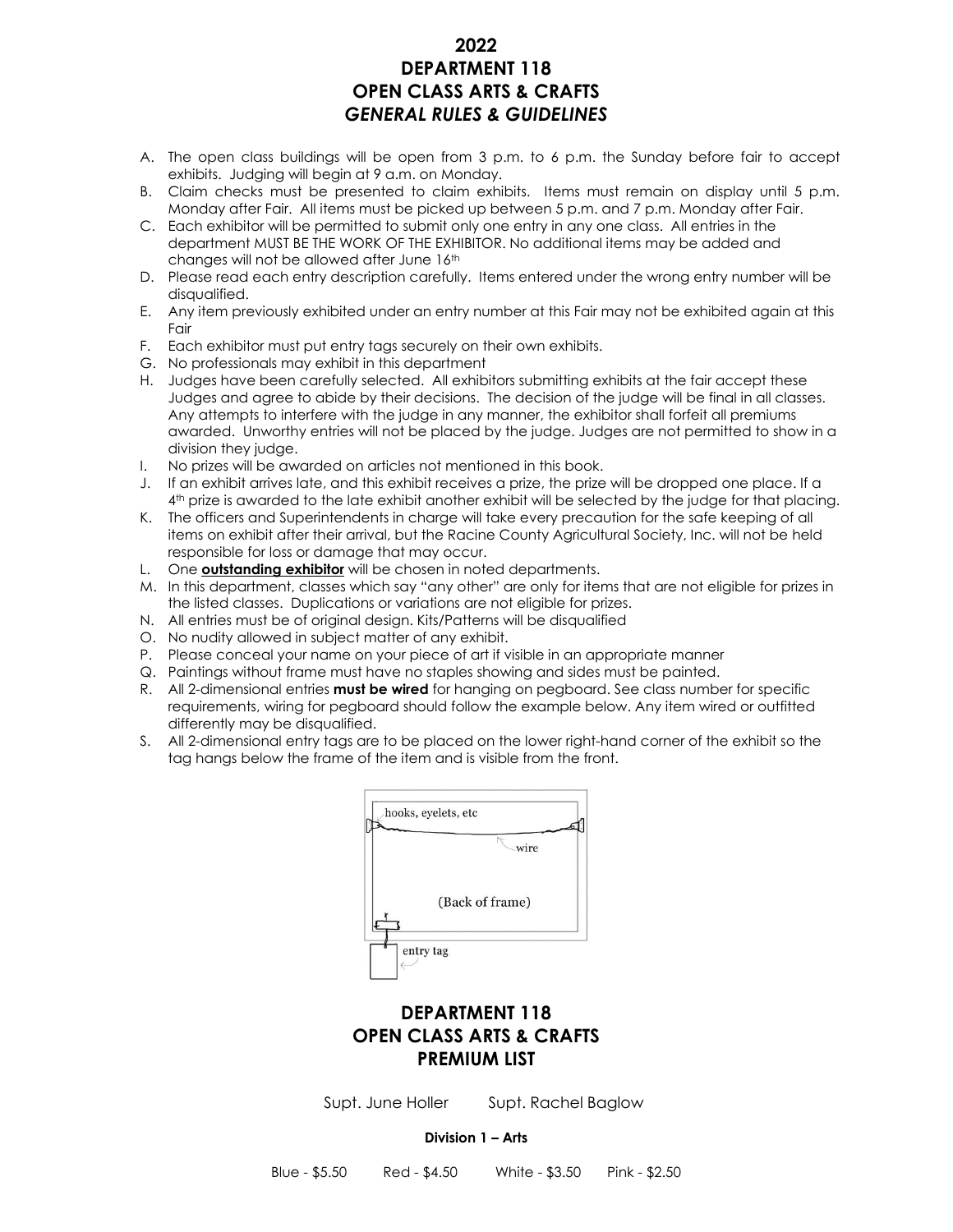| Class No.   |                                                                                               | Entry                                                                                           |
|-------------|-----------------------------------------------------------------------------------------------|-------------------------------------------------------------------------------------------------|
| 1           |                                                                                               | Depiction of Realistic or True-to-Life Form -                                                   |
|             |                                                                                               | animal, human, landscape, or still life - framed -                                              |
|             | Oil Painting                                                                                  | no glass                                                                                        |
| $\mathbf 2$ | Oil Painting                                                                                  | Abstract Composition - framed - no glass                                                        |
|             |                                                                                               | Depiction of Realistic or True-to-Life Form -                                                   |
| 3           | Watercolor                                                                                    | animal, human, landscape, or still life - framed -<br>glass                                     |
| 4           | Watercolor                                                                                    | Abstract Composition - framed - glass                                                           |
|             |                                                                                               | Land, City, or Seascape - framed - glass                                                        |
| 5           | Acrylic                                                                                       | optional                                                                                        |
| 6           | Acrylic                                                                                       | Still Life or Flowers - framed - glass optional                                                 |
| 7           | Acrylic                                                                                       | Animal or Human Form - framed - glass optional                                                  |
| 8           |                                                                                               | Any Other Subject not Listed - framed - glass                                                   |
|             | Acrylic                                                                                       | optional                                                                                        |
| 9           |                                                                                               | Land, City, or Seascape - framed - glass                                                        |
|             | Mixed Media                                                                                   | optional                                                                                        |
| 10          | Mixed Media                                                                                   | Still Life or Flowers - framed - glass optional                                                 |
| 11          | Mixed Media                                                                                   | Human or Animal Form - framed - glass optional<br>Any Other Subject not Listed Above - framed - |
| 12          | Mixed Media                                                                                   | glass optional                                                                                  |
|             | Painted-                                                                                      | Commercially Purchased Item - i.e. pottery,                                                     |
| 13          | Any Medium                                                                                    | wood, etc.                                                                                      |
| 14          | Charcoal                                                                                      | No Color - Any Subject - framed - wired - glass                                                 |
| 15          | Pencil                                                                                        |                                                                                                 |
|             | and/or Ink                                                                                    | No Color - Any Subject - framed - wired - glass                                                 |
| 16          |                                                                                               | Intaglio, Wood Cut/Block-Printing, Lithography,                                                 |
|             | Press-Printed                                                                                 | Monoprint, or Engraving                                                                         |
| 17          | Recycled Art                                                                                  | Any Medium                                                                                      |
| 18<br>19    | Item of Silk Screening<br>Sculpture                                                           | Wire or Metal                                                                                   |
| 20          | Sculpture                                                                                     | Any Other Media not Listed                                                                      |
| 21          | Triptych Art                                                                                  | Any Medium                                                                                      |
| 22          | Pastel                                                                                        | Any Subject - framed - glass                                                                    |
|             | Color Pencil,                                                                                 |                                                                                                 |
| 23          | Colored Ink,                                                                                  |                                                                                                 |
|             | Marker or Oil                                                                                 |                                                                                                 |
|             | Crayon                                                                                        | Any Subject - framed - glass or acetate                                                         |
| 24          | Air Brush                                                                                     | Any Subject - framed - glass or acetate                                                         |
| 25          |                                                                                               | Color or Black & White - Any Medium or                                                          |
| 26          | Presentation - framed - glass (books excluded)<br>Comic Art<br>Item using Air Brush Technique |                                                                                                 |
| 27          | Collage                                                                                       | No Frame Required - wired for hanging                                                           |
|             | Visual                                                                                        | Computer Generated - No words - framed -                                                        |
| 28          | Artwork                                                                                       | glass                                                                                           |
|             |                                                                                               | Promotional or Commercial Application -                                                         |
| 29          | Graphic                                                                                       | Computer Generated - framed - glass or                                                          |
|             | Design                                                                                        | acetate                                                                                         |
| 30          |                                                                                               | Either as an item of Graphic Design and/or                                                      |
|             |                                                                                               | Handmade using any Mediums and Methods -<br>May not be commercially design - i.e. templates     |
|             | <b>Book</b>                                                                                   | or consumer photobook services                                                                  |
| 31          | Item of                                                                                       |                                                                                                 |
|             | Functional                                                                                    | Any Medium or Application - not listed                                                          |
|             | Art                                                                                           | elsewhere                                                                                       |
| 32          | Item of                                                                                       |                                                                                                 |
|             | Outdoor Art                                                                                   | Any Medium                                                                                      |
| 33          | Christmas Art                                                                                 | Any Medium                                                                                      |
| 34          |                                                                                               | Sculpture or Model of the Mercantile Building                                                   |
|             | Sculpture                                                                                     | made of clay, wood, metal, etc.                                                                 |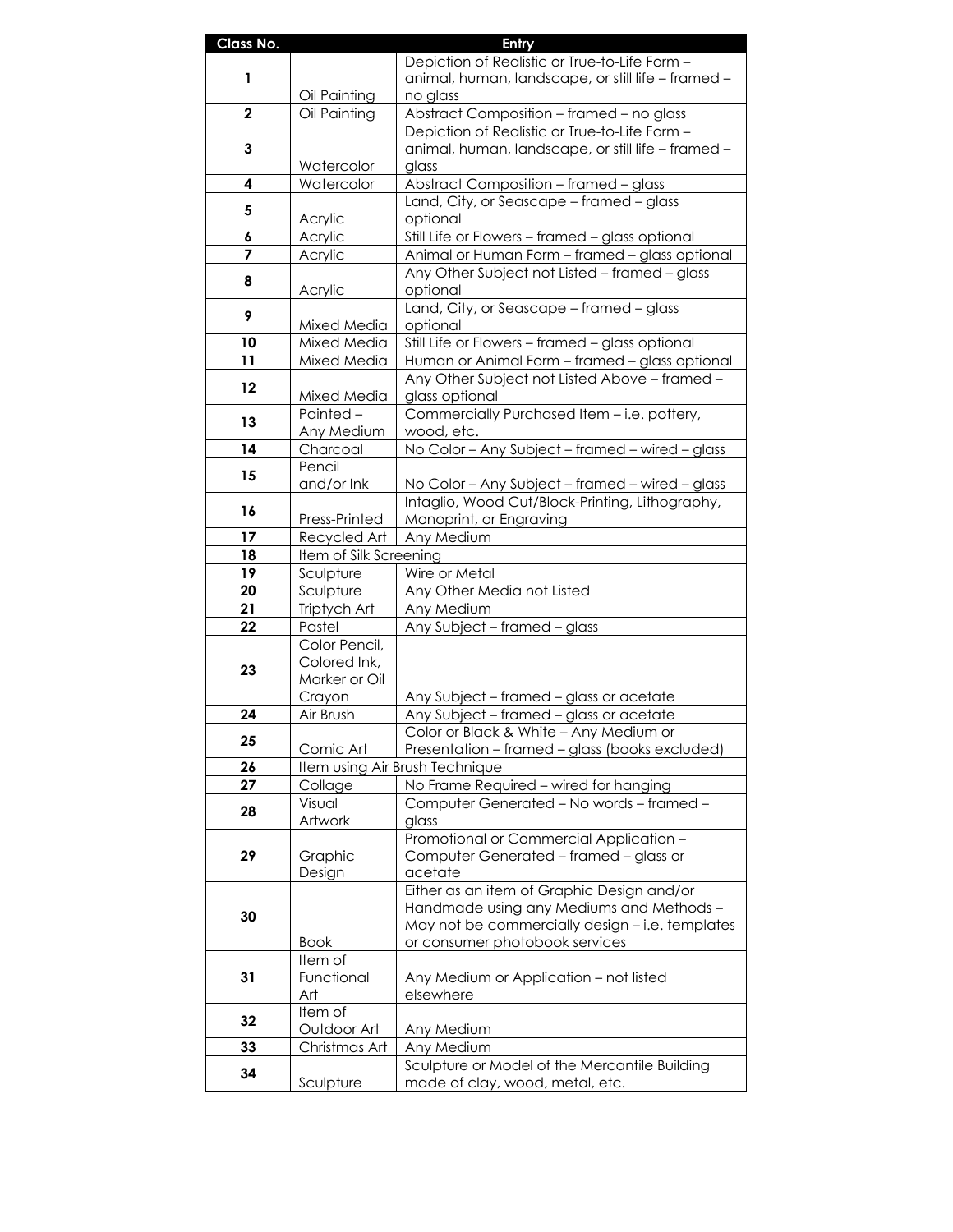#### **Division 2 – Crafts**

|             | Blue - \$3.00               | White - \$2.00 Pink - \$1.50<br>Red - \$2.50                         |  |  |
|-------------|-----------------------------|----------------------------------------------------------------------|--|--|
| Class No.   |                             | Entry                                                                |  |  |
| 1           | Jewelry                     | Seed Beading - Necklace - minimum 75%                                |  |  |
| $\mathbf 2$ | Jewelry                     | Seed Beading - Bracelet - minimum 75%                                |  |  |
| 3           | <b>Jewelry</b>              | Seed Beading - Earring - minimum 75%                                 |  |  |
| 4           |                             | Any Other Bead Work - Necklace - not seed                            |  |  |
|             | Jewelry                     | beads                                                                |  |  |
| 5           |                             | Any Other Bead Work - Bracelet - not seed                            |  |  |
|             | Jewelry                     | beads                                                                |  |  |
| 6           |                             | Any Other Bead Work - Earrings - not seed                            |  |  |
|             | Jewelry                     | beads                                                                |  |  |
| 7           |                             | Hand-Formed Metalwork - Necklace - not                               |  |  |
|             | Jewelry                     | purchased<br>Hand-Formed Metalwork - Bracelet - not                  |  |  |
| 8           |                             | purchased                                                            |  |  |
|             | Jewelry                     | Hand-Formed Metalwork - Earrings - not                               |  |  |
| 9           | Jewelry                     | purchased                                                            |  |  |
| 10          |                             | Hand-Formed Wirework - Any Form - not                                |  |  |
|             | Jewelry                     | purchased                                                            |  |  |
| 11          | Jewelry                     | Using Enameling Technique                                            |  |  |
|             |                             | Set of Necklace, Earrings, and Bracelet - Any                        |  |  |
| $12 \,$     | Jewelry                     | type of Jewelry Making                                               |  |  |
| 13          | Jewelry                     | Any Other Form or Material not Listed Above                          |  |  |
| 14          | Leatherwork                 |                                                                      |  |  |
| 15          |                             | Item Beaten, Cast, Etched, Soldered, Engraved,                       |  |  |
|             | Metalwork                   | or Enameled - No Jewelry                                             |  |  |
| 16          | Item of                     |                                                                      |  |  |
|             | Pottery                     | Thrown or Hand-Formed - No Sculpture                                 |  |  |
| 17          | Original Stitchery on Cloth |                                                                      |  |  |
| 18          |                             | Article of Original Design on Cloth                                  |  |  |
| 19          | Article of                  |                                                                      |  |  |
|             | Paper<br>Article of         | Quilling, Handmade, etc.<br>Stained, Etched, Formed - not to include |  |  |
| 20          | Glass                       | painted                                                              |  |  |
| 21          | Pressed Flower Picture      |                                                                      |  |  |
| 22          | Woven Article               |                                                                      |  |  |
| 23          | Macramé                     | Item in Any Form                                                     |  |  |
|             |                             | Miniature - No Lid - 3" or Less - height not                         |  |  |
| 24          | <b>Basketry</b>             | including handle                                                     |  |  |
| 25          | <b>Basketry</b>             | Ribbed - Any Size                                                    |  |  |
| 26          | <b>Basketry</b>             | Woven – Any Size                                                     |  |  |
| 27          | <b>Basketry</b>             | Coiled - Any Size                                                    |  |  |
| 28          | <b>Basketry</b>             | Twine - Rounded Reed - Any Size                                      |  |  |
| 29          | <b>Basketry</b>             | Gourd - Any Size                                                     |  |  |
| 30          | <b>Basketry</b>             | Wooden Base - Any Size                                               |  |  |
| 31          | <b>Basketry</b>             | Hanging - Any Size                                                   |  |  |
| 32          | <b>Basketry</b>             | Step - Any Size                                                      |  |  |
| 33          | <b>Basketry</b>             | Not Listed Above - Any Size                                          |  |  |
| 34          | Gourd                       | Not in Basket or Birdhouse Form                                      |  |  |

**OUTSTANDING EXHIBIT**<br> **CUTSTANDING EXHIBITOR**<br> **RIBBON ONLY – LIMIT 1**  $\overline{O}$  **UTSTANDING EXHIBITOR** 

| ***Incentive Award*** |  |
|-----------------------|--|
|-----------------------|--|

Blue Ribbon Winner in Division 1 Class 21 Triptych Art – Any Medium